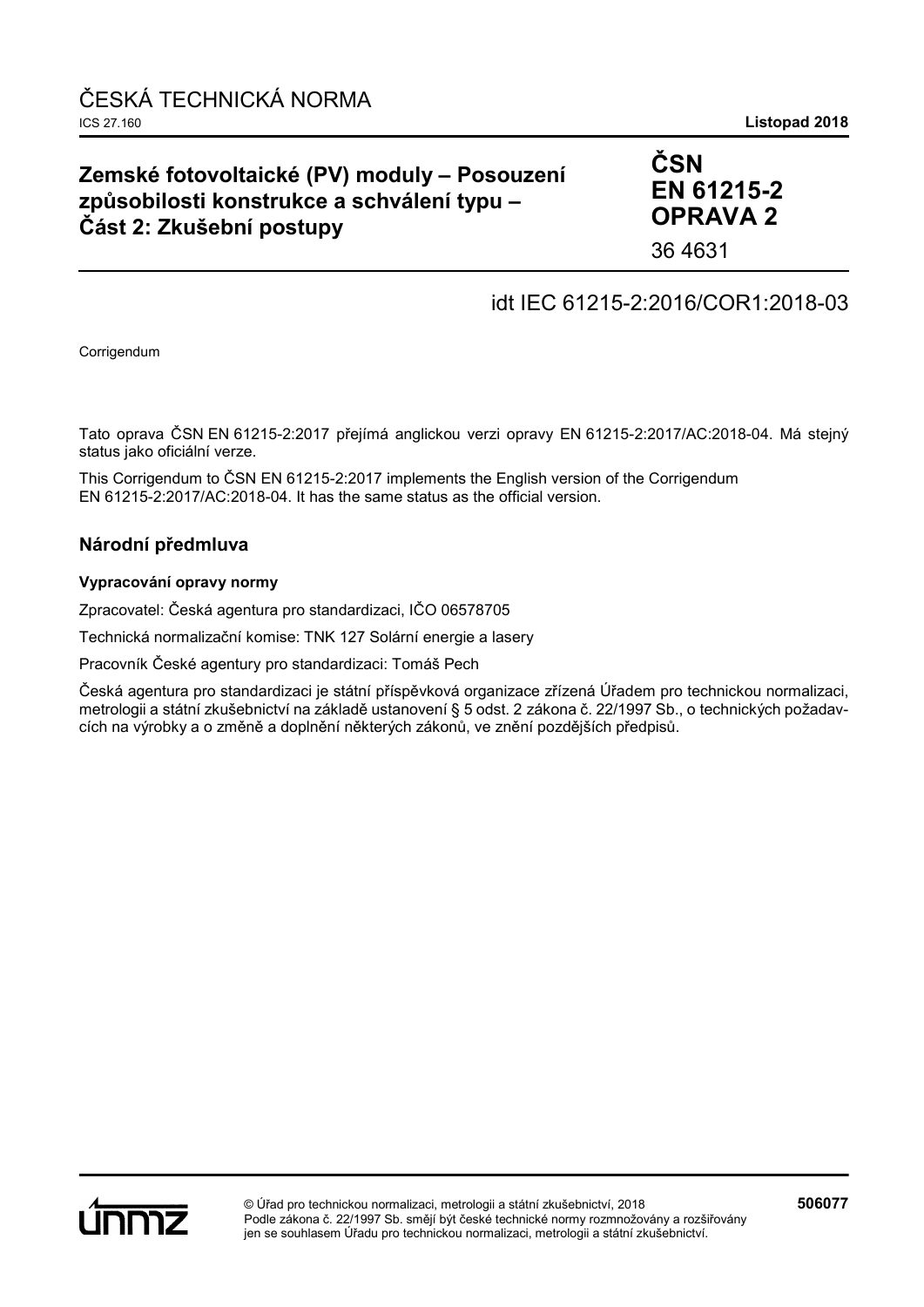ČSN EN 61215-2/Opr. 2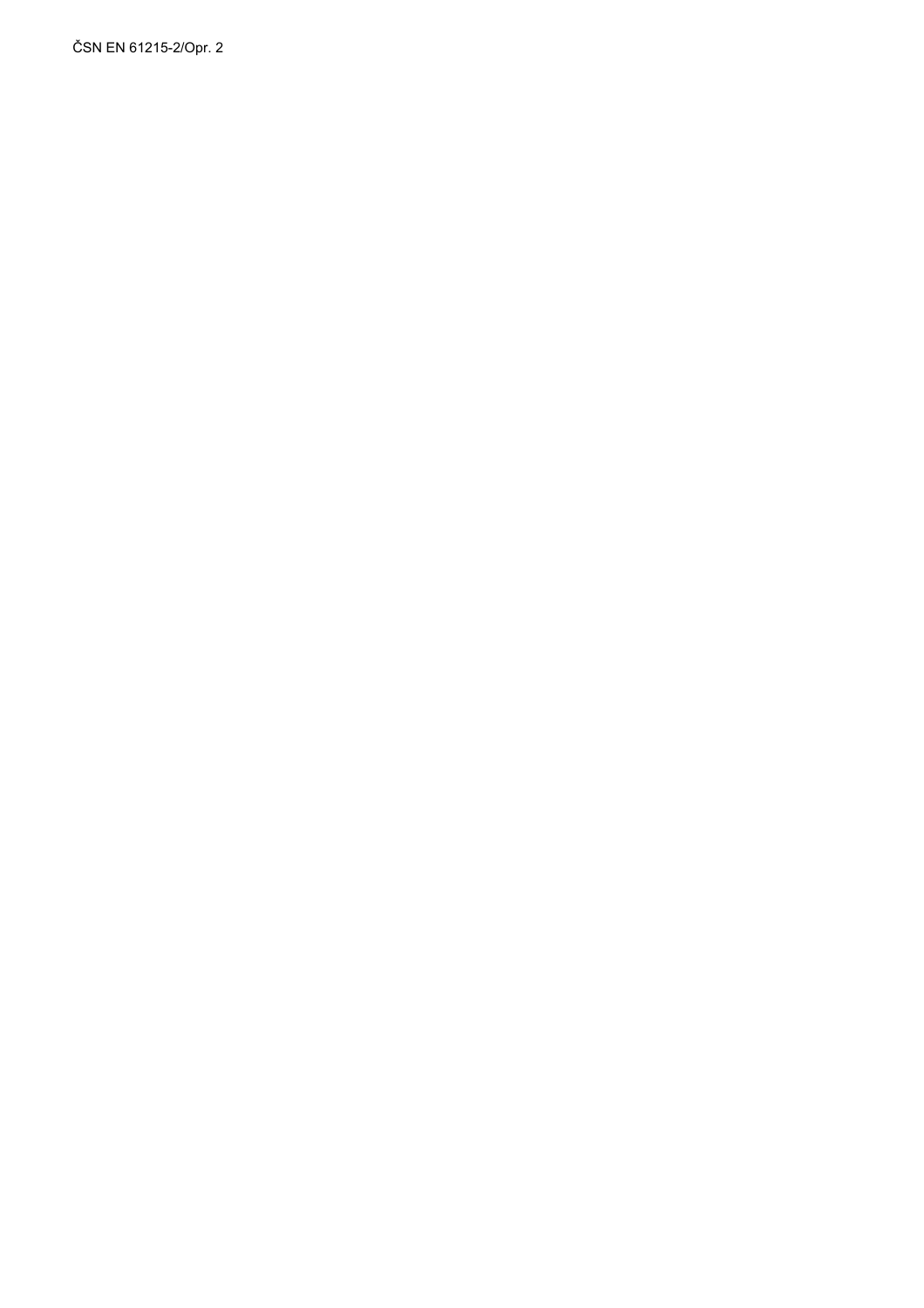# EUROPEAN STANDARD NORME EUROPÉENNE EUROPÄISCHE NORM

April 2018

ICS 27.160

English Version

## Terrestrial photovoltaic (PV) modules - Design qualification and type approval - Part 2: Test procedures (IEC 61215-2:2016/COR1:2018)

Modules photovoltaïques (PV) pour applications terrestres - Qualification de la conception et homologation - Partie 2: Procédures d'essai (IEC 61215-2:2016/COR1:2018)

 Terrestrische Photovoltaik(PV)-Module - Bauarteignung und Bauartzulassung - Teil 2: Prüfverfahren (IEC 61215-2:2016/COR1:2018)

This corrigendum becomes effective on 6 April 2018 for incorporation in the English language version of the EN.



European Committee for Electrotechnical Standardization Comité Européen de Normalisation Electrotechnique Europäisches Komitee für Elektrotechnische Normung

**CEN-CENELEC Management Centre: Rue de la Science 23, B-1040 Brussels** 

© 2018 CENELEC All rights of exploitation in any form and by any means reserved worldwide for CENELEC Members.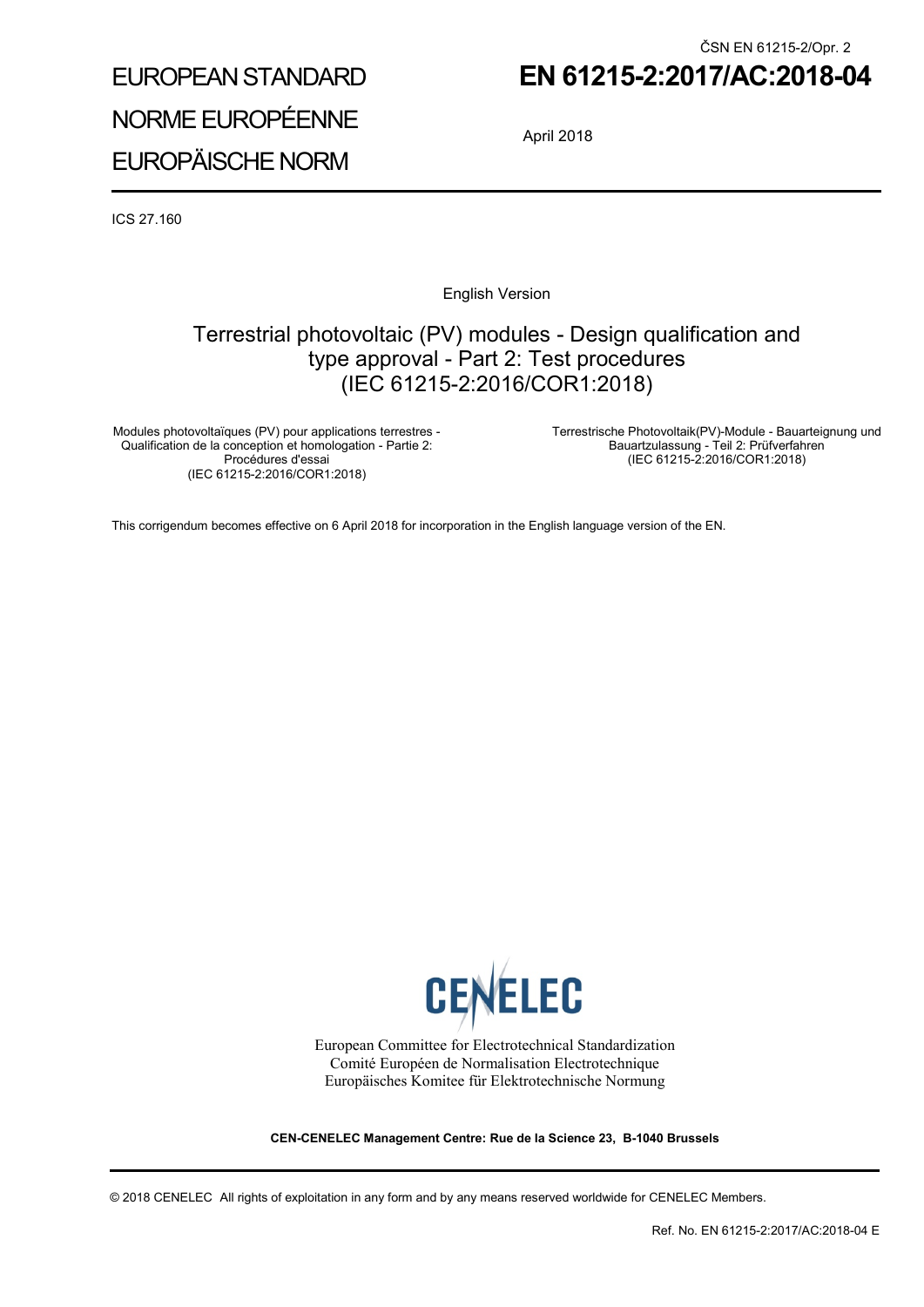EN 61215-2:2017/AC:2018-04

ČSN EN 61215-2/Opr. 2

## **Endorsement notice**

The text of the corrigendum IEC 61215-2:2016/COR1:2018 was approved by CENELEC as EN 61215-2:2017/AC:2018-04 without any modification.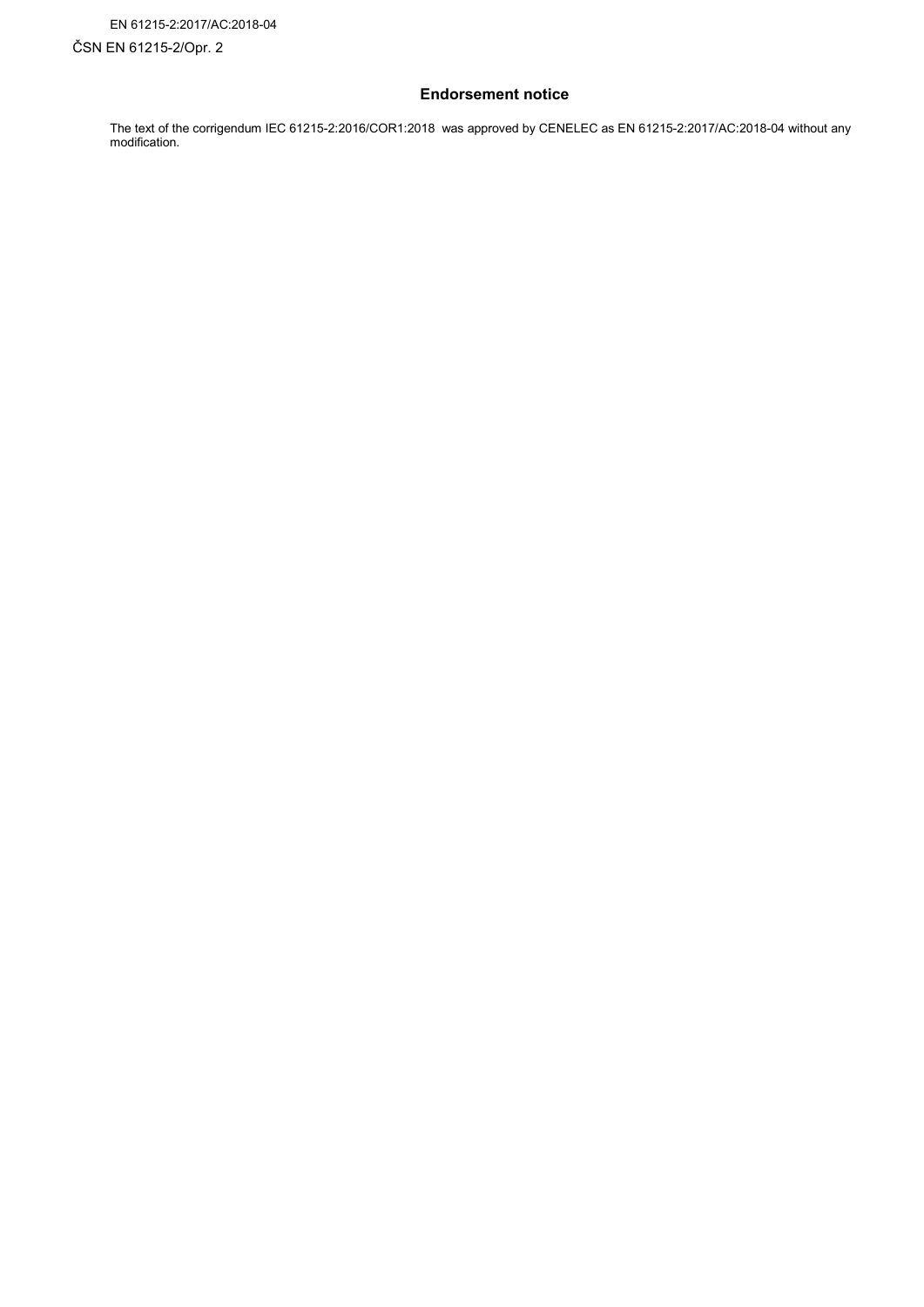\_\_\_\_\_\_\_\_\_\_\_\_

**IEC 61215-2 Edition 1.0 2016-03**

**TERRESTRIAL PHOTOVOLTAIC (PV) MODULES – DESIGN QUALIFICATION AND TYPE APPROVAL**

**Part 2: Test procedures**

**IEC 61215-2 Édition 1.0 2016-03**

**MODULES PHOTOVOLTAÏQUES (PV) POUR APPLICATIONS TERRESTRES – QUALIFICATION DE LA CONCEPTION ET HOMOLOGATION**

**Partie 2: Procédures d'essai**

## **CORRIGENDUM 1**

Corrections to the French version appear after the English text.

Les corrections à la version française sont données après le texte anglais.

#### **4.9.4 Apparatus**

*Replace:*

a) "Radiant source: Natural sunlight, or a class BBB (or better) steady-state solar simulator conforming to IEC 60904-9 with an irradiance of  $(1\ 000 \pm 100)$  W/m<sup>2</sup>."

*By:*

a) "Radiant source: Natural sunlight, or a class BBB (or better) steady-state solar simulator conforming to IEC 60904-9 with an irradiance of 800 W/m<sup>2</sup> to 1 100 W/m<sup>2</sup>.

## **4.9.5.3.1 General**

*Replace:*

"The hot-spot test is performed with the module exposed to 800 W/m<sup>2</sup> to 1 000 W/m<sup>2</sup>."

*By:*

"The hot-spot test is performed with the module exposed to  $(1\ 000 \pm 100)$  W/m<sup>2</sup>."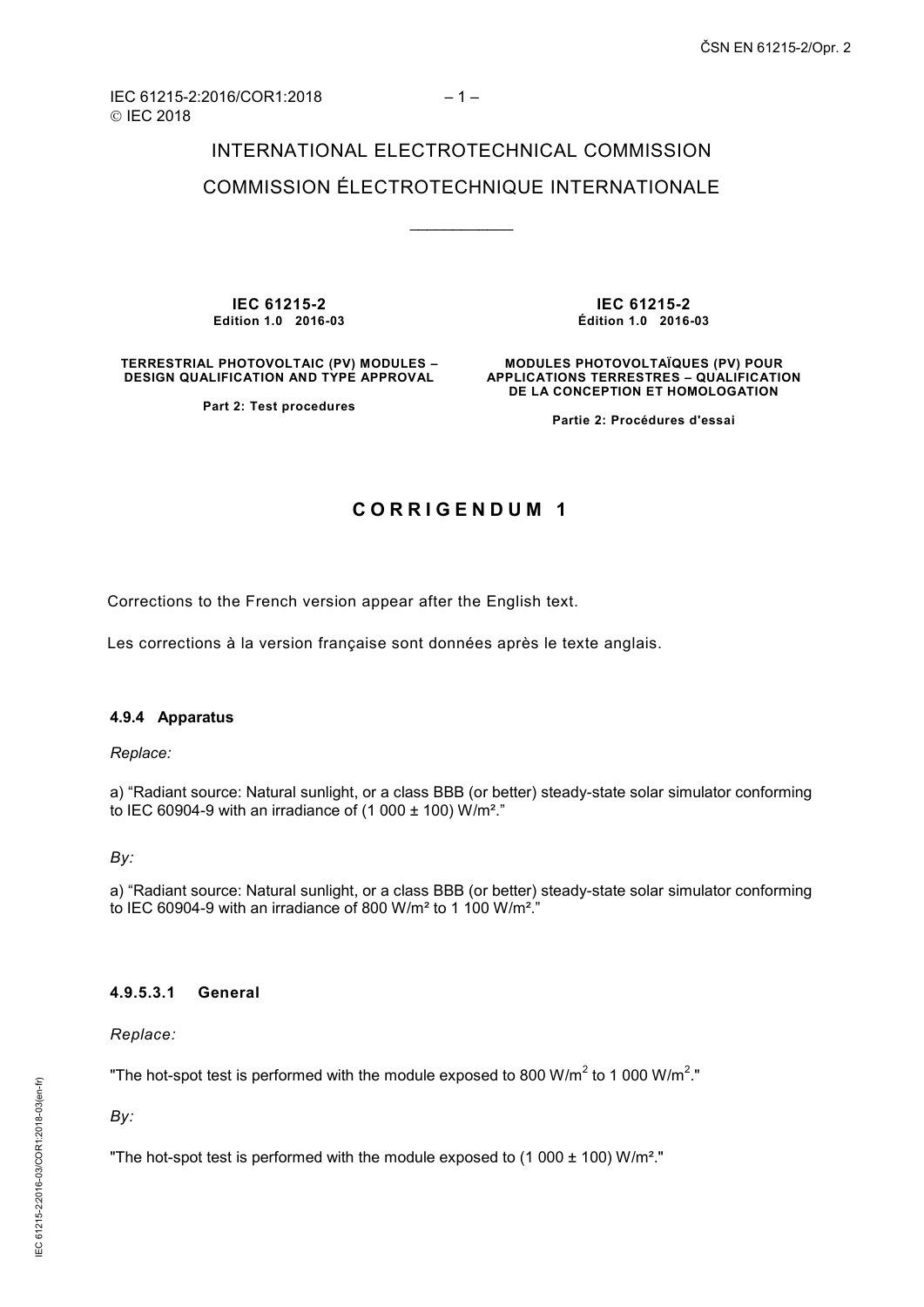## **4.14.3 Test of cord anchorage (MQT 14.2)**

*Replace:*



NOTE For module testing setup depends on the module construction.

**Figure 11 – Typical arrangement for the cord anchorage pull test for component testing**  *By:*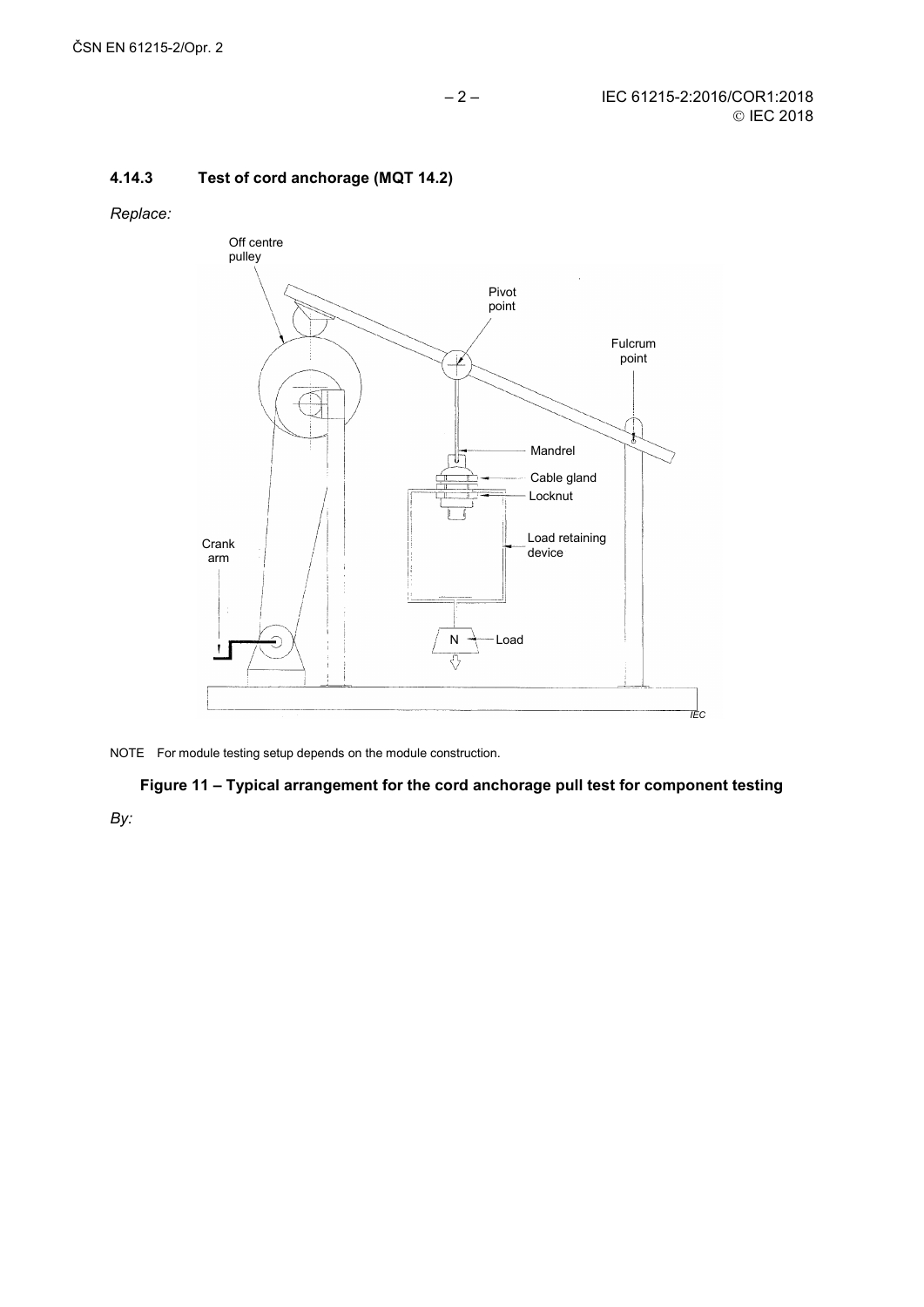

**Figure 11 – a) Typical arrangement for the cord anchorage pull test for component testing from IEC 62790. b) Typical schematic arrangement for cord anchorage pull test on PV module mounted junction box**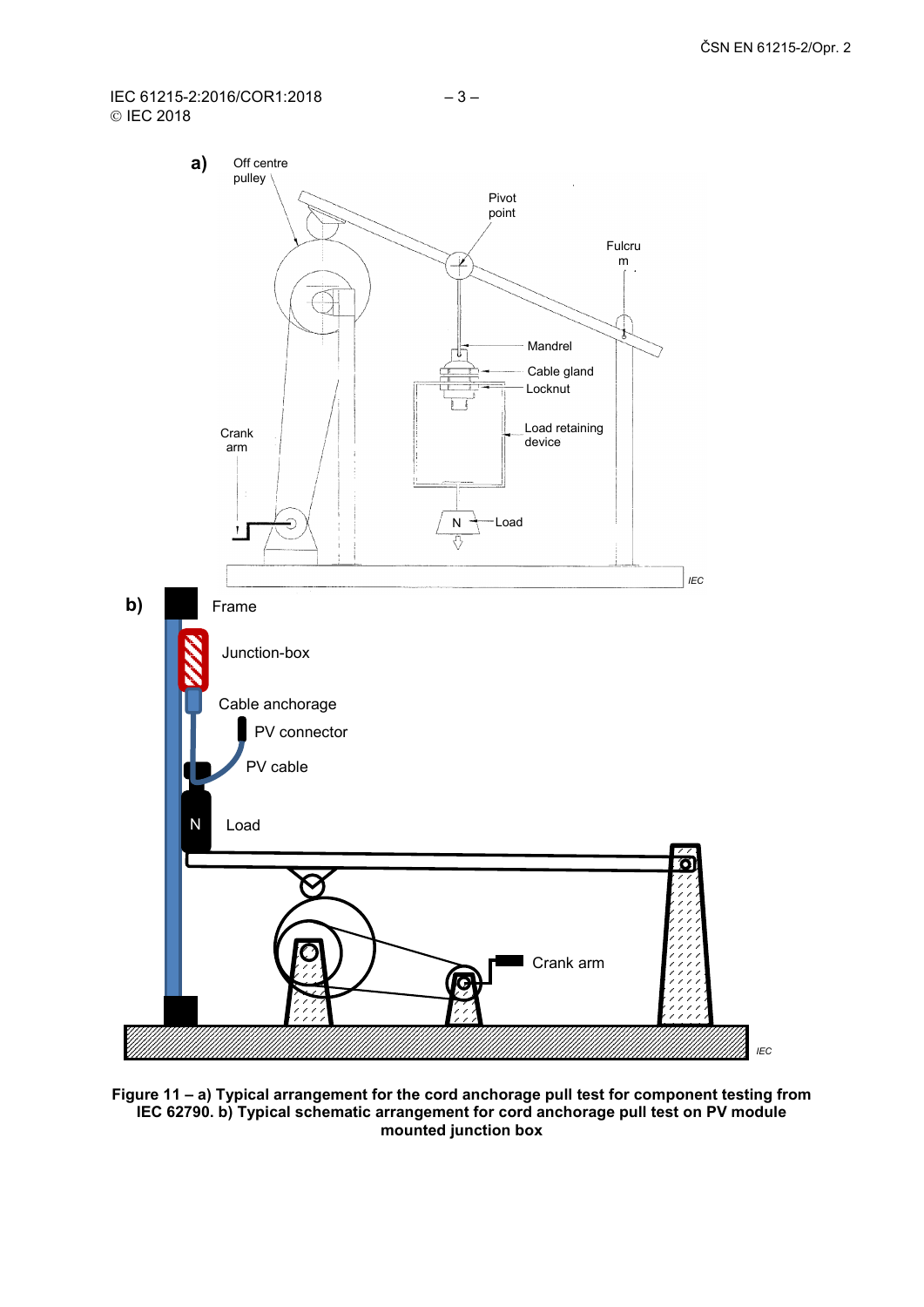*Replace:*





*By:*



If the test is performed with the manufacturer's cable, the fixture for securing the cable shall be as close as possible to the cable securing plate of the junction box.

**Figure 12 – Typical arrangement for torsion test**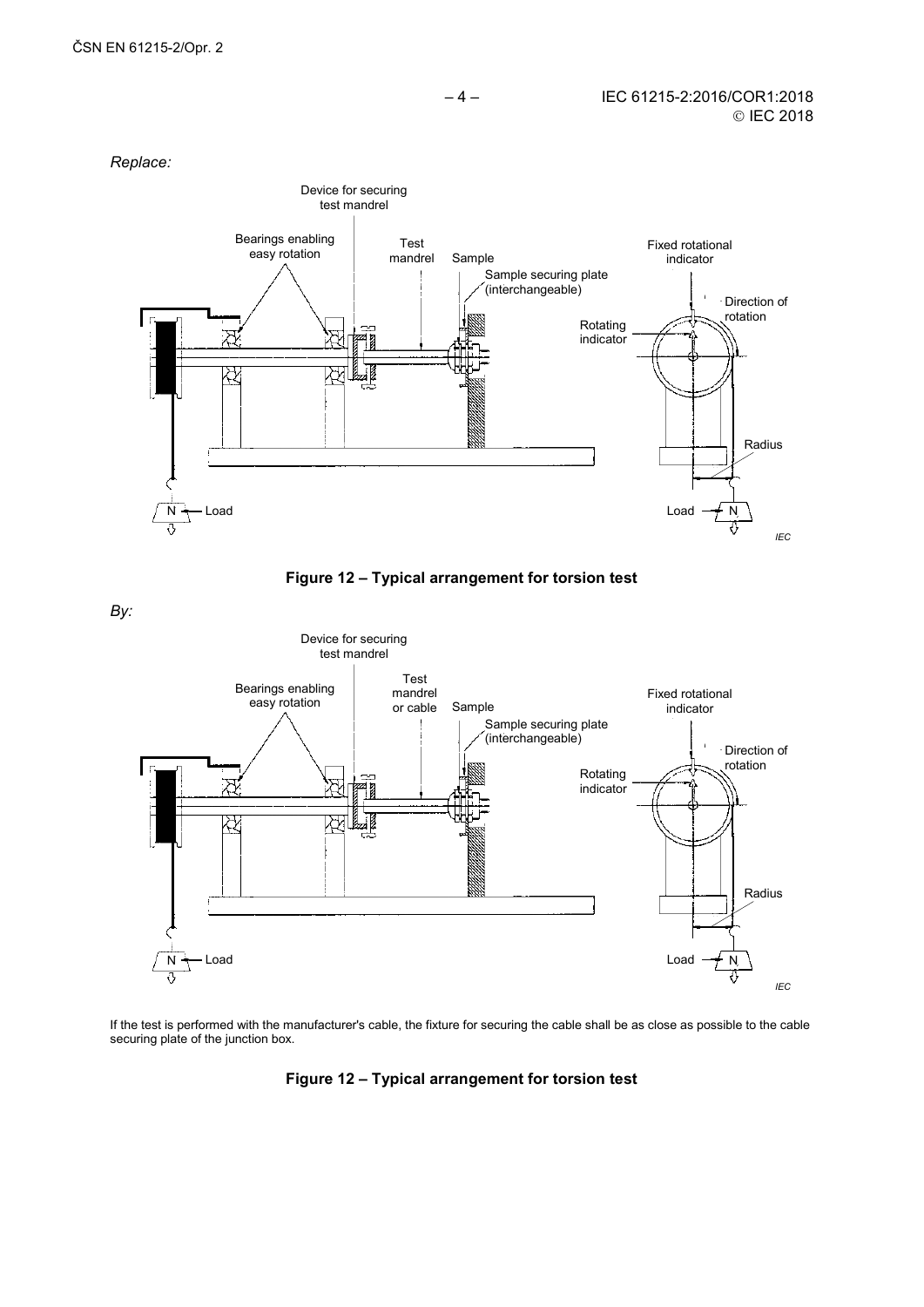## IEC 61215-2:2016/COR1:2018 – 5 – © IEC 2018

## **4.17.3 Procedure**

## **Table 4 – Impact locations**

## *Replace:*

|     | Over edges of the circuit (e.g. individual cells).                             |
|-----|--------------------------------------------------------------------------------|
| 5.6 | Over the circuit near interconnects (i.e. cell interconnects and bus ribbons). |
|     |                                                                                |

| ۰. |
|----|
|----|

|     | Over the circuit near interconnects (i.e. cell interconnects and bus ribbons). |
|-----|--------------------------------------------------------------------------------|
| 5.6 | Over edges of the circuit (e.g. individual cells).                             |